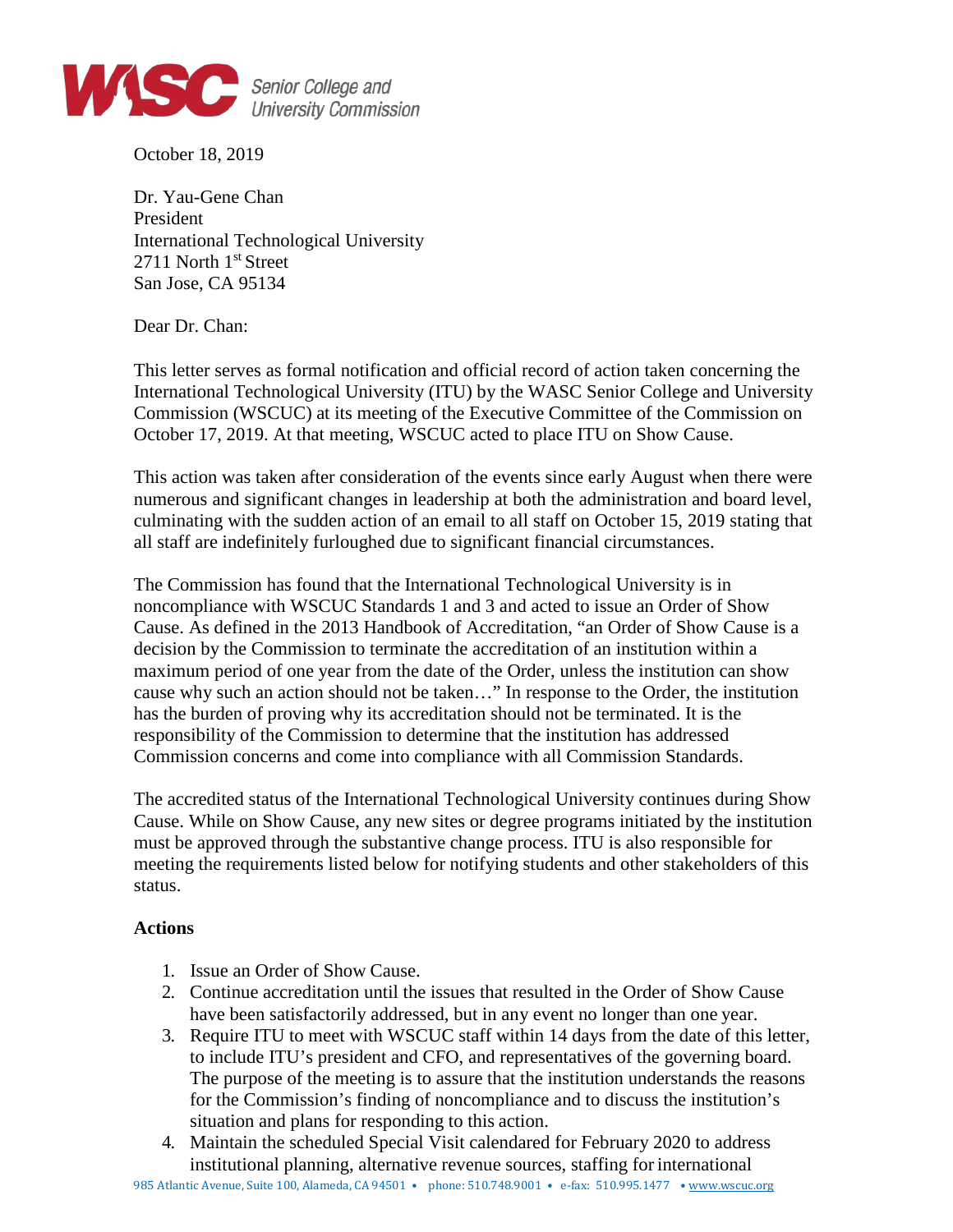students, analysis of student outcome data, and the clarity of decision-making authority. The scope of the visit will be expanded to include the issues cited in this letter. However, depending on what WSCUC learns at the time of the meeting between WSCUC and ITU, and on subsequent developments in ITU's situation, the Special Visit may be scheduled sooner, or additional visits, reporting, or other requirements may be added.

## **Issues to be Addressed**

International Technological University has a history of leadership problems dating back to February 2015, when the now-just-installed president was removed by the ITU board after an unscheduled Special Visit by a WSCUC team. The last WSCUC team review in spring 2018 noted serious issues with unclear decision-making processes, concern with planning, and the need for additional revenue to assure financial sustainability. Current events result in lack of compliance in the following areas:

- 1. The rapid changes in leadership and the board lead to ambiguity about who is making decisions and how those decisions are being made. (CFRs 1.7, 3.6, 3.7)
- 2. Multiple reports from staff indicate an atmosphere of secrecy and intimidation (CFR 1.8)
- 3. There is insufficient staff to support faculty and students (CFR 3.1)
- 4. The latest email from the president states that the institution is in financial distress and must abruptly furlough staff, indicating a non-viable organization (CFR 3.4)
- 5. The board membership changed rapidly due to many recent resignations and additions of new members. These board changes followed immediately by the appointment of a former president pose the question of whether the board is truly independent. (CFR 3.9)

## **The Commission requires ITU to:**

- 1. Provide teach out plans to WSCUC with appropriate agreements to support students' program completion within no more than 60 days from receipt of this letter, in consultation with your WSCUC liaison
- 2. Provide evidence to WSCUC within no more than 15 days from receipt of this letter that funds have been set aside to underwrite the teach out, the amount and process to be determined in consultation with WSCUC
- 3. Develop and implement a plan to preserve and assure access to student transcripts within no more than 30 days from receipt of this letter
- 4. Immediately notify all stakeholders of the Order of Show Cause and the reasons for its issuance, to include posting this announcement prominently on the institution's website and recruiting or promotional materials, including at every location that refers to WSCUC accreditation, and sending individual emails to all students, staff, and faculty by Tuesday, October 22, 2019.

The Commission decision to issue an Order of Show Cause is subject to the Commission Review Process for Institutions on Sanction. Please note that a request for Commission Review must be based on one or more of four limited justifications as outlined in the 2013 Handbook of Accreditation (see pp. 40-42). A request for review of this decision must be received in the WSCUC office by certified mail within 28 days of the date of this letter.